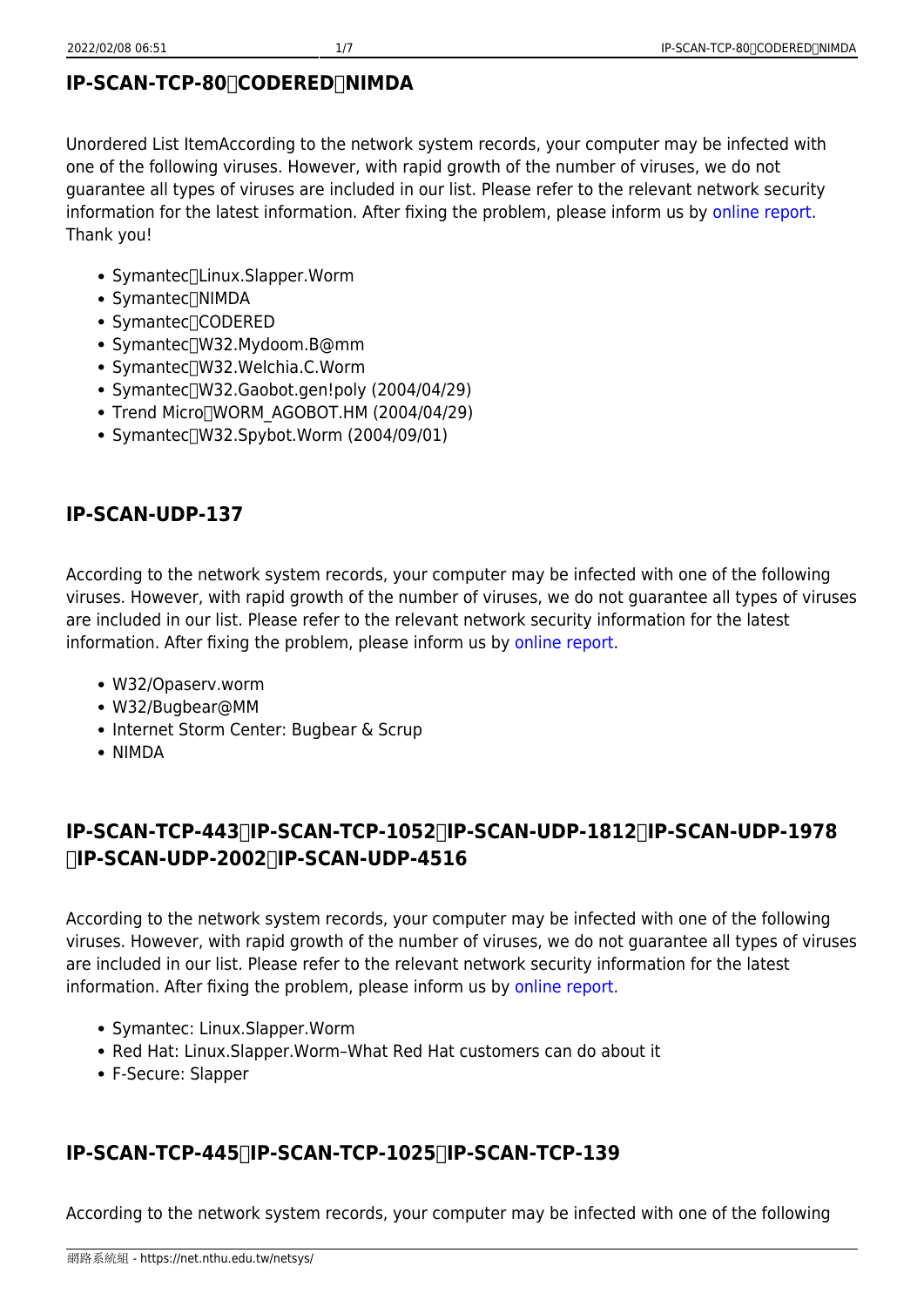viruses. However, with rapid growth of the number of viruses, we do not guarantee all types of viruses are included in our list. Please refer to the relevant network security information for the latest information. After fixing the problem, please inform us by [online report.](http://netguard.oz.nthu.edu.tw/cgi-bin/virus/report_Eng.cgi)

- Symantec: W32.HLLW.Lovgate.G@mm (2003/03/24)
- Trend Micro: WORM\_LOVGATE.F (2003/03/23)
- Trend Micro: WORM\_DELODER.A (2003/03/09)
- CERT Advisory CA-2003-08: Increased Activity Targeting Windows Shares (2003/03/11)
- Symantec: W32.HLLW.Deloder (2003/03/08)
- Trend Micro: WORM LIOTEN.A (2002/12/17)
- Symantec: W32.HLLW.Lioten (2002/12/16)
- Alert:IraqiWorm tcp/445 worm
- CERT: W32/Lioten Malicious Code
- Symantec: W32.HLLW.Gaobot (2002/10/22)
- Trend Micro<sub>[TRO]</sub> KILLWIN.C (2002/12 /30)
- Symantec<sup>/</sup>W32.Welchia.C.Worm
- Symantec[]W32.Gaobot.gen!poly (2004/04/29)
- Trend Micro<sup>[</sup>WORM\_AGOBOT.HM (2004/04/29)
- $\bullet$  Symantec $\Box$ W32.Sasser.B.Worm (2004/05/20)
- $\bullet$  Symantec $\lceil$ W32.Spybot.Worm (2004/09/01)

# **IP-SCAN-TCP-1433**

According to the network system records, your computer may be infected with one of the following viruses. However, with rapid growth of the number of viruses, we do not guarantee all types of viruses are included in our list. Please refer to the relevant network security information for the latest information. After fixing the problem, please inform us by [online report.](http://netguard.oz.nthu.edu.tw/cgi-bin/virus/report_Eng.cgi)

Digispid.B.Worm

# **IP-SCAN-TCP-25/DOS-TCP-25/EMAIL-VIRUS**

According to the network system records, your computer may be infected with one of the following viruses. However, with rapid growth of the number of viruses, we do not guarantee all types of viruses are included in our list. Please refer to the relevant network security information for the latest information. After fixing the problem, please inform us by [online report.](http://netguard.oz.nthu.edu.tw/cgi-bin/virus/report_Eng.cgi)

- W32.Sobig.B worm (2003/05/31)
	- Symantec W32.Sobig.C@mm
- W32.Sobig.B worm (2003/05):
	- Symantec W32.Sobig.B@mm
- Brid.A worm (2002/11):
	- Symantec W32.Brid.A@mm
	- Trend Micro<sub>[PE\_BRID.A</sub>
- Myparty worm :
	- o Symantec w32.myparty@mm
- Shoho worm :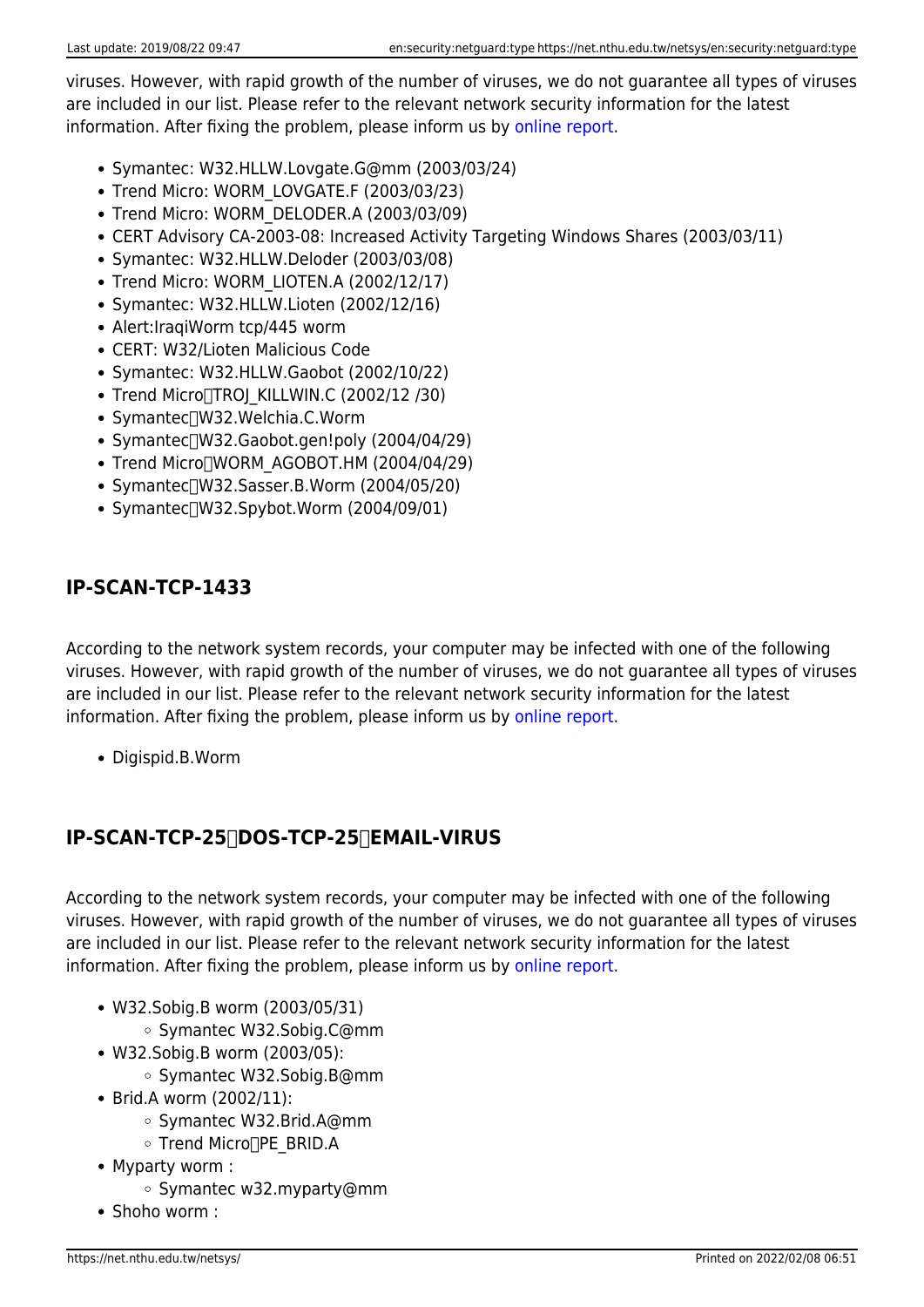- Trend Micro<sup>[</sup>]WORM\_SHOHO
- Shoho worm :
	- Symantec w32.shoho@mm
	- Trend Micro<sup>[</sup>]WORM\_SHOHO.A
- Nimda worm :
	- o Symantec: W32.Nimda.E@mm
	- o Trend Micro: PE\_NIMDA.E
- Nimda worm :
	- CERT Advisory CA-2001-26 Nimda Worm

#### **IP-SCAN-UDP-1434**

According to the network system records, your computer may be infected with one of the following viruses. However, with rapid growth of the number of viruses, we do not guarantee all types of viruses are included in our list. Please refer to the relevant network security information for the latest information. After fixing the problem, please inform us by [online report.](http://netguard.oz.nthu.edu.tw/cgi-bin/virus/report_Eng.cgi)

- W32.SQLExp.Worm
	- Symantec<sup>[1</sup>W32.SQLExp.Worm]
	- o Trend Micro<sup>[]</sup>WORM\_SQLP1434.A
	- $\circ$  Symantec $\sqrt{W32.}$ Spybot.Worm(2004/09/01)

## **IP-SCAN-TCP-3127/IP-SCAN-TCP-3128/IP-SCAN-TCP-2766/IP-SCAN-TCP-8080 /IP-SCAN-TCP-10080**

According to the network system records, your computer may be infected with one of the following viruses. However, with rapid growth of the number of viruses, we do not guarantee all types of viruses are included in our list. Please refer to the relevant network security information for the latest information. After fixing the problem, please inform us by [online report.](http://netguard.oz.nthu.edu.tw/cgi-bin/virus/report_Eng.cgi)

- W32.HLLW.Deadhat.B
	- Symantec<sup>[1</sup>W32.HLLW.Deadhat.B
- W32.Mydoom.A
	- Symantec<sup>[1</sup>W32.Mydoom.A@mm
- W32.Mydoom.B
	- o Symantec<sup>/</sup>W32.Mydoom.B@mm

### **IP-SCAN-TCP-135**

According to the network system records, your computer may be infected with one of the following viruses. However, with rapid growth of the number of viruses, we do not guarantee all types of viruses are included in our list. Please refer to the relevant network security information for the latest information. After fixing the problem, please inform us by [online report.](http://netguard.oz.nthu.edu.tw/cgi-bin/virus/report_Eng.cgi)

W32.Blaster.Worm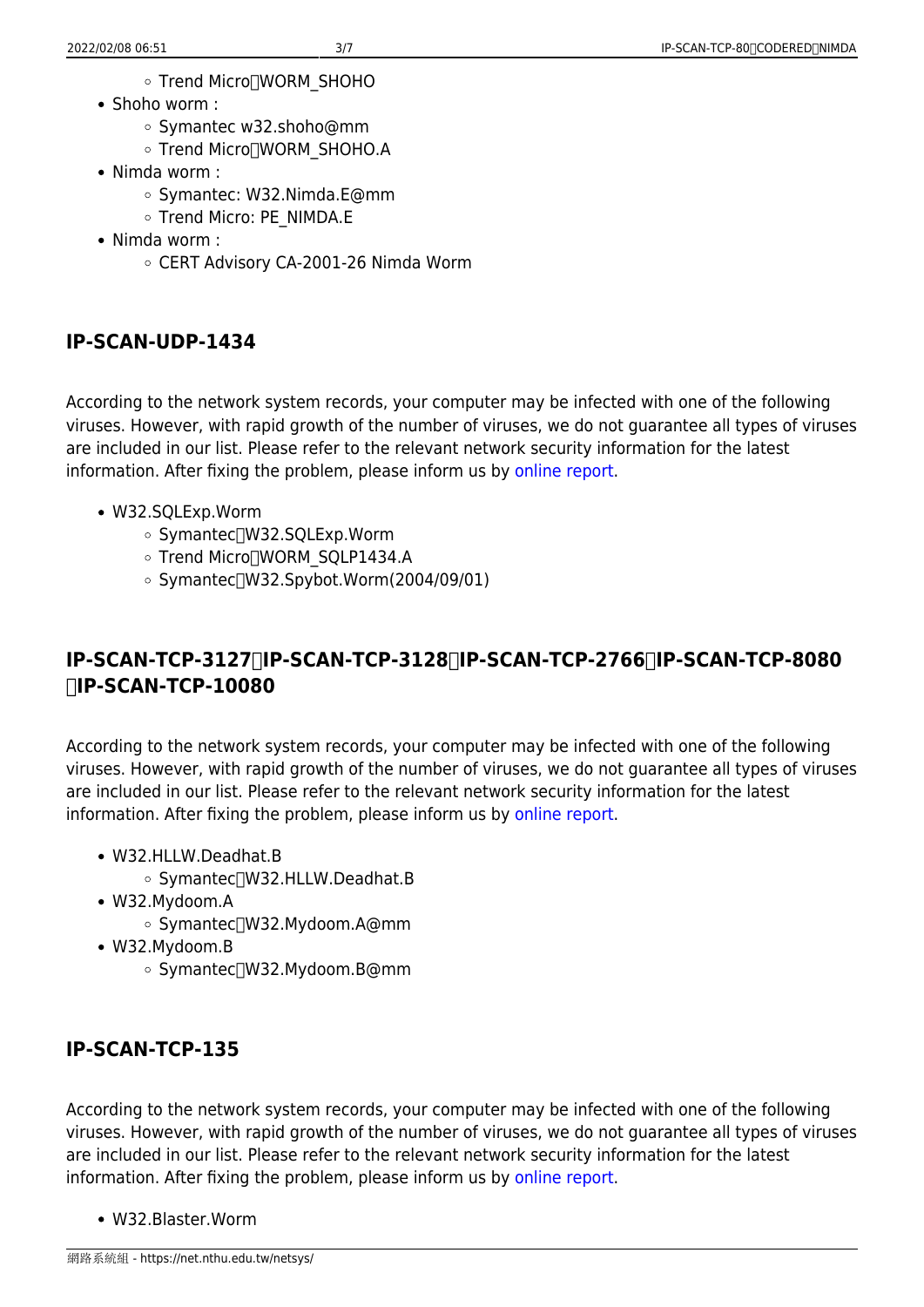- Symantec<sup>[1</sup>W32.Blaster.Worm]
- W32.Welchia.C.Worm
	- Symantec<sup>[1</sup>W32.Welchia.C.Worm
- W32.Gaobot.gen!poly
	- Symantec[]W32.Gaobot.gen!poly[]2004/04/29[]
	- Trend Micro∏WORM AGOBOT.HM (2004/04/29)
- W32.Spybot.Worm
	- $\circ$  Symantec $\sqrt{W32.}$ Spybot.Worm (2004/09/01)

## **IP-SCAN-ICMP-0**

According to the network system records, your computer may be infected with one of the following viruses. However, with rapid growth of the number of viruses, we do not guarantee all types of viruses are included in our list. Please refer to the relevant network security information for the latest information. After fixing the problem, please inform us by [online report.](http://netguard.oz.nthu.edu.tw/cgi-bin/virus/report_Eng.cgi)

- W32.Welchia.Worm
	- Symantec<sup>[1</sup>W32.Welchia.Worm
	- W32.Welchia worm
	- Microsoft Security Bulletin MS03-026 MS03-007 Critical

## **IP-SCAN-TCP-32773**

According to the network system records, your computer may be infected with one of the following viruses. However, with rapid growth of the number of viruses, we do not guarantee all types of viruses are included in our list. Please refer to the relevant network security information for the latest information. After fixing the problem, please inform us by [online report.](http://netguard.oz.nthu.edu.tw/cgi-bin/virus/report_Eng.cgi)

- TW-CA-2002-178-[CERT Advisory CA-2002-26:Buffer Overflow in CDE ToolTalk]
	- TWCERT (Taiwan Computer Emergency Response Team/Coordination Center)
	- CERT Advisory CA-2002-26

### **IP-SCAN-TCP-5554/IP-SCAN-TCP-9996**

According to the network system records, your computer may be infected with one of the following viruses. However, with rapid growth of the number of viruses, we do not guarantee all types of viruses are included in our list. Please refer to the relevant network security information for the latest information. After fixing the problem, please inform us by [online report.](http://netguard.oz.nthu.edu.tw/cgi-bin/virus/report_Eng.cgi)

- W32.Sasser.B.Worm
	- Symantec[]W32.Sasser.B.Worm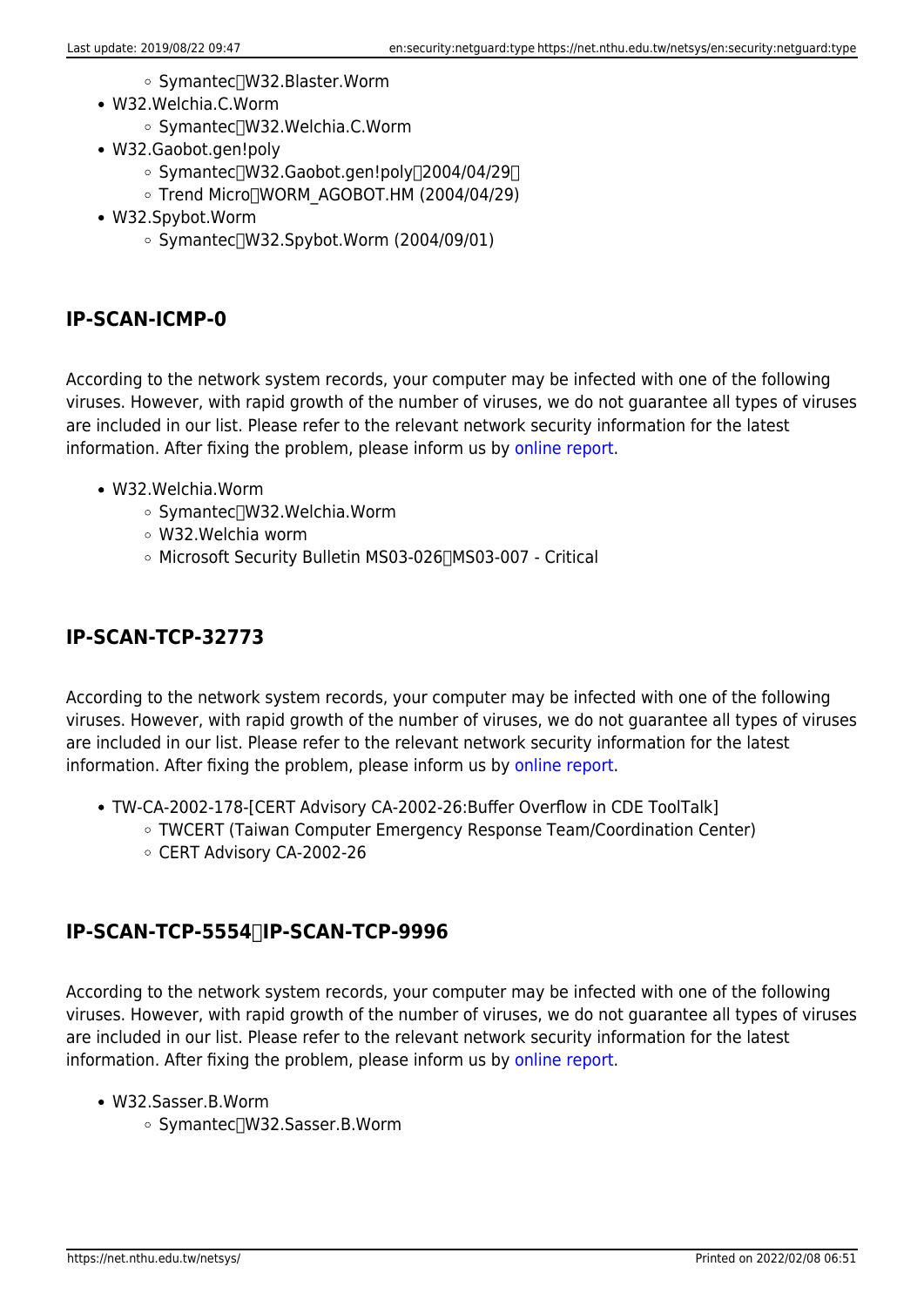#### **IP-SCAN-TCP-22**

According to the network system records, your computer may be infected with one of the following viruses. However, with rapid growth of the number of viruses, we do not guarantee all types of viruses are included in our list. Please refer to the relevant network security information for the latest information. After fixing the problem, please inform us by [online report.](http://netguard.oz.nthu.edu.tw/cgi-bin/virus/report_Eng.cgi)

- Symantec<sup>T</sup>rojan.Linux.Typot
- Symantec<sup>[</sup>Trojan.Linux.Zab

#### **IP-SCAN-TCP-3306**

According to the network system records, your computer may be infected with one of the following viruses. However, with rapid growth of the number of viruses, we do not guarantee all types of viruses are included in our list. Please refer to the relevant network security information for the latest information. After fixing the problem, please inform us by [online report.](http://netguard.oz.nthu.edu.tw/cgi-bin/virus/report_Eng.cgi)

- MySQL UDF Worm (Wootbot/Spybot)
- Symantec<sup>/</sup>W32.Spybot.IVQ
- 趨勢科技∏WORM WOOTBOT.FV

## **IP-SCAN-TCP-10000/IP-SCAN-UDP-0/SSH-ATTACK**

According to a system log, due to a computer virus or some other problem on your computer. For more information, please contact us on extension 31134(Teaching Network) or 31178(Dormitory Network).

#### **MAIL-SPAM/OPEN-PROXY/OPEN-RELAY**

According to a system log, your computer has a problem of sending mail spam, serving an openproxy, or serving as an open-relay. Please resolve the issue and report to  $\Box$ .

1. What is mail spam?

Mail spam, also known as junk e-mail or unsolicited bulk e-mail (UBE), is a subset of spam that involves nearly identical messages sent to numerous recipients by e-mail.

[http://en.wikipedia.org/wiki/E-mail\\_spam](http://en.wikipedia.org/wiki/E-mail_spam)

- 1. How to prevent your computer from being a relay? If you have sendmail installed, please upgrade your sendmail to v8.9. If you have Microsoft Exchange installed, please upgrade it to the latest version. You should limit your SMTP server to be accessible from local IPs only.
- 2. Will proxy servers send mails? They maight be dangerous open proxies. If the scope of the clients of a proxy is not restricted, a hacker may use the proxy to spam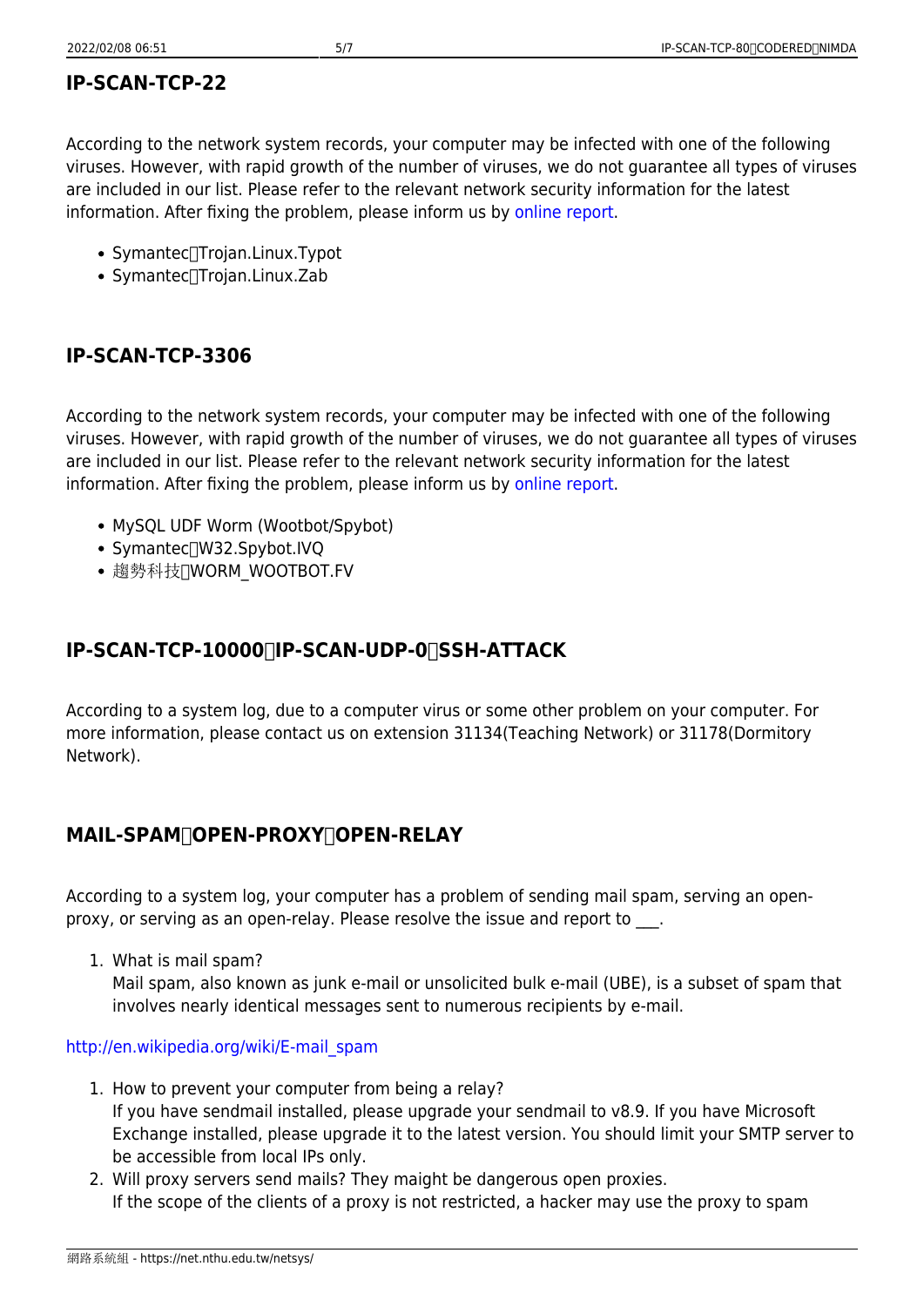others. Such proxies would be banned by Department of Education.

3. Is your computer banned? Your computer may be infected with a virus or has backdoor planted. Although some users themselves did not send out spams, or try to hack others' computers, they are still banned. When this happens, we would suggest the users to do a full virus scan, though the scan might not successfully detect the virus or backdoor programs.

## **PCRI**

- 1. Unable to use[Web Report Form](http://netguard.oz.nthu.edu.tw/cgi-bin/virus/report_Eng.cgi)
- 2. Teaching, Administration Area: Suspected infringement must be reported in writing. Please download the "Suspected Infringement Report and IP Address Recovery Application Form" from Network Systems Division/Download Forms, and submit the form to the service counter on 2F of the Computer and Communication Center (Contact number: extension 31225). Thank you!
- 3. Dormitory Area: Suspected infringement must be reported in writing after a 30 day suspension. Please download the "Student Dormitory Network Recovery Application Form" from Network Systems Division/Download Forms, and submit the form to the service counter on 2F of the Computer and Communication Center (Contact number: extension 31178). Thank you!

### **DNS-DoS**

According to a system log, due to a computer virus or some other problem on your computer, the computer is repeatedly attacking the DNS with a lot of queries, please contact us on extension 31134. The following lists possible reasons for your computer be banned,

- Trojan horse virus has been planted in your computer, and the trojan has been attempting to constantly search for an invalid domain name.
- Your computer has BitComet installed. The software would constantly search for invalid tracker servers.

### **TACERT**

- 1. Unable to use[Web Report Form](http://netguard.oz.nthu.edu.tw/cgi-bin/virus/report_Eng.cgi)
- 2. The Ministry of Education Information and Communication Security Contingency Platform has notified us that your computer has generated a security issue due to a virus or other cause. You are required to email the following equipment information to the Computer and Communication Center at abuse@cc.nthu.edu.tw so that we may report the issue to the Ministry of Education Information and Communication Security Contingency Platform. This is also required for unblocking the network.
- 3. If you live on-campus, please check the inbox of the email address you designated when you applied for dormitory Internet access. Thank you.

( $□$  Required $□$ ◎ Not required)